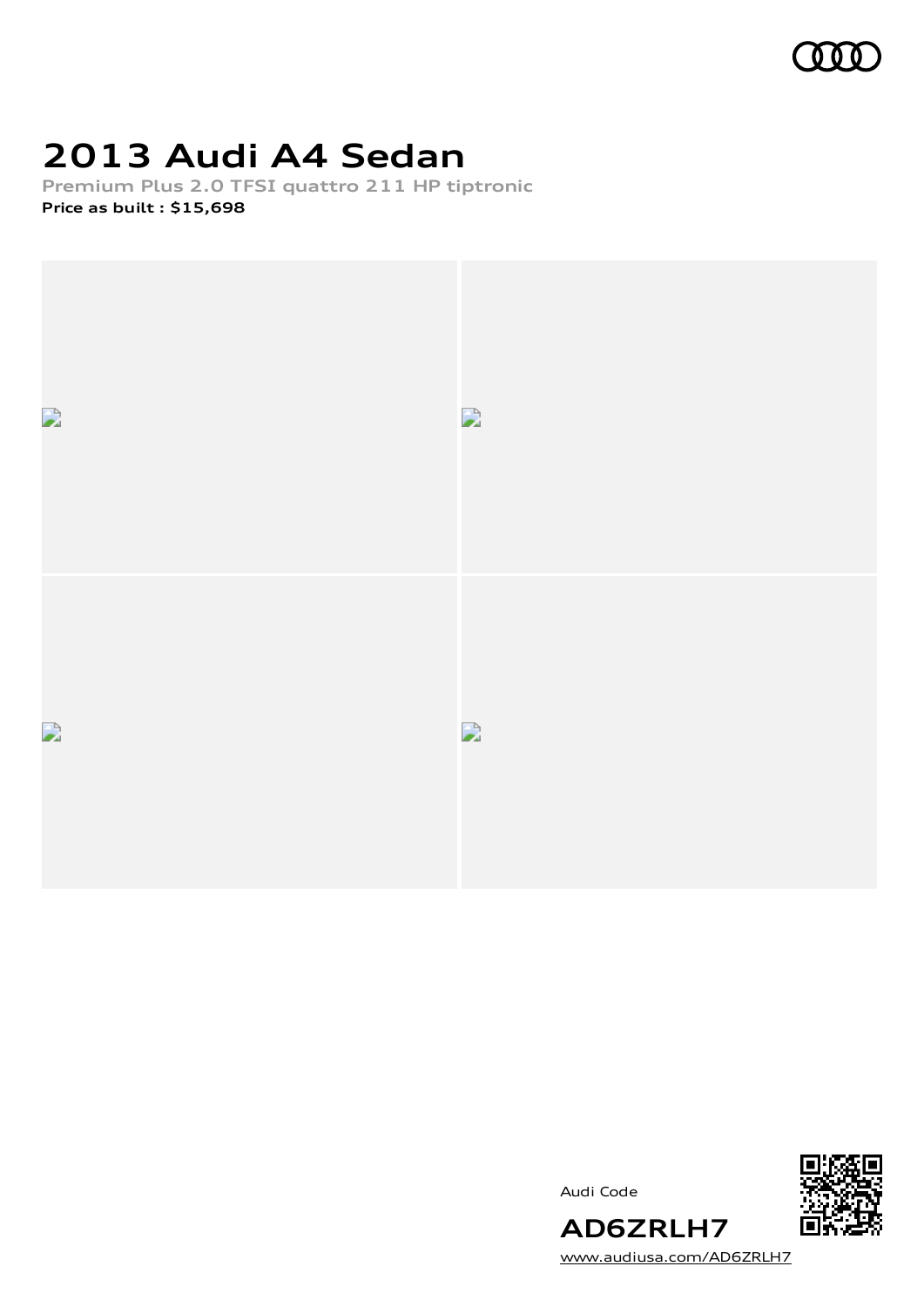## **Summary**

## **Audi 2013 Audi A4 Sedan**

Premium Plus 2.0 TFSI quattro 211 HP tiptronic

**Price as buil[t](#page-10-0)** \$15,698

#### **Exterior colour**

Scuba Blue metallic

 $\overline{\phantom{a}}$ 

#### **Further Information**

Type of vehicle Used car Mileage 105,370 miles No

**Warranty**

#### **Interior colour**

#### **Technical Specifications**

| Engine type                  | Four-cylinder                                 |
|------------------------------|-----------------------------------------------|
| stroke                       | Displacement/Bore and 1,984/82.5 x 92.8 cc/mm |
| Max. output                  | $({1})/{2}$ HP                                |
| Torque                       | /{1} lb-ft@rpm                                |
| Top track speed              | 130 mph mph                                   |
| Acceleration (0 - 60<br>mph) | 6.3 seconds seconds                           |

#### **Audi Code** AD6ZRLH7

**Your configuration on www.audiusa.com** [www.audiusa.com/AD6ZRLH7](https://www.audiusa.com/AD6ZRLH7)

**Commission number** c8a26c920a0e09af5ebc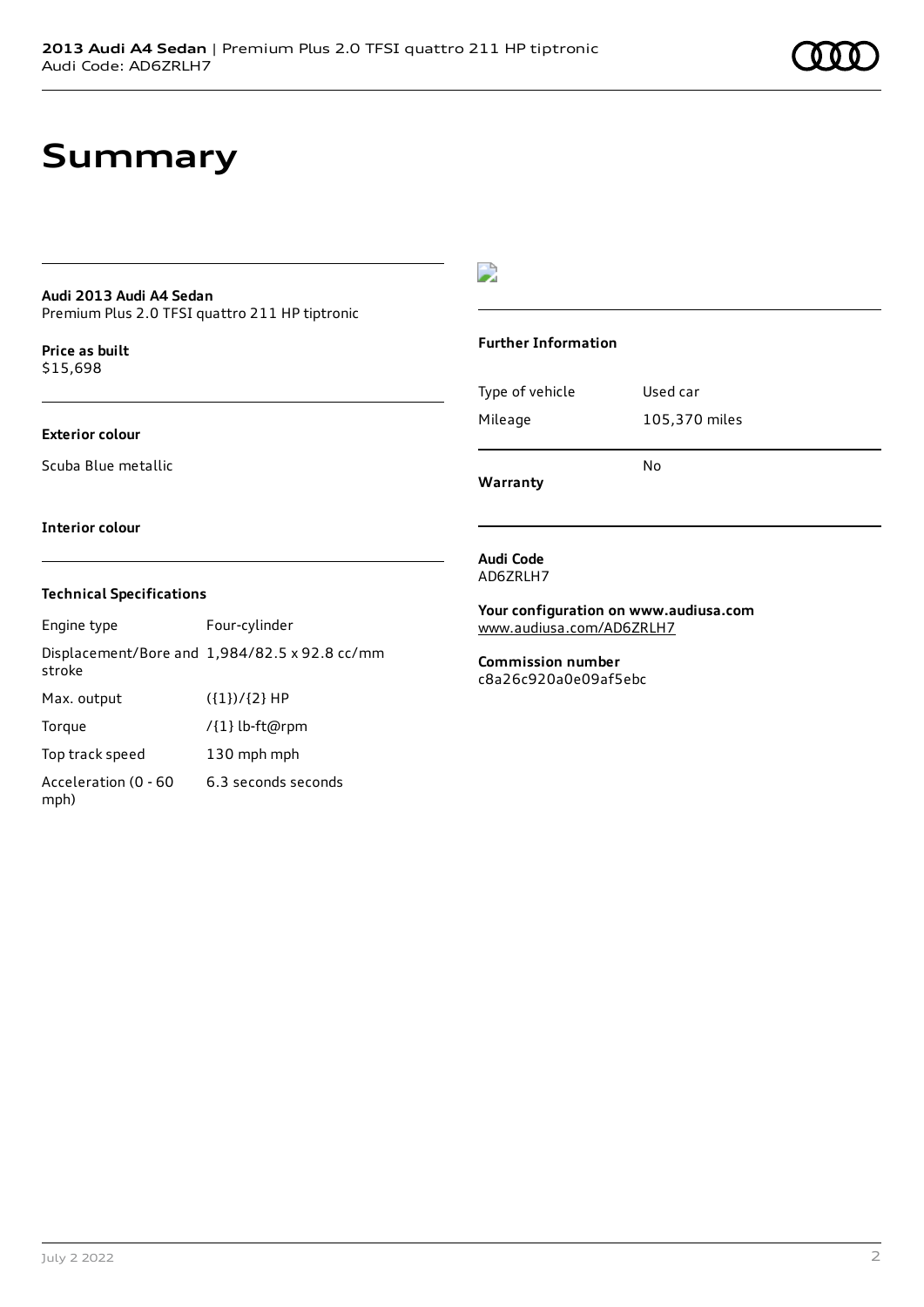# **Equipment**

Scuba Blue metallic

Garage door opener (HomeLink®)

Audi advanced key (keyless access)

Power-adjustable, auto-dimming, heated exterior side mirrors with memory

Xenon plus headlights with LED daytime running light technology

Audi automatic headlamp leveling

All-weather tires 245/40 R 18 93H (NAR)

LED taillight technology

Aluminum window trim



18" 10-spoke dynamic design with 245/40 all-season tires

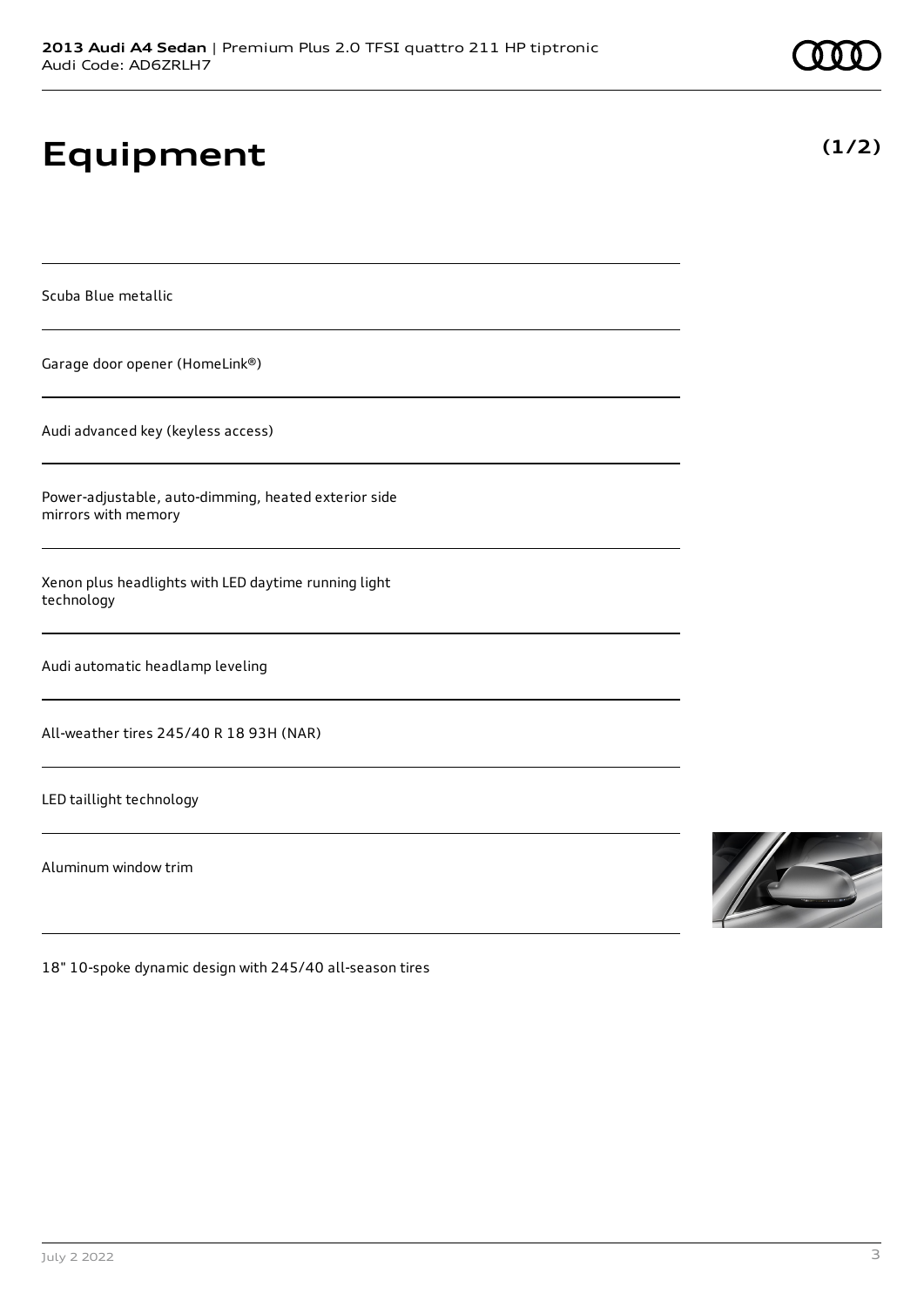# **Equipment**

Three-zone automatic climate control

Compass function, digital for the interior mirror

Split folding 60/40 rear seatback

Heated front seats

Fine Grain Ash Natural Brown Wood inlay

Audi music interface with iPod® integration

Driver information system

Bluetooth® wireless technology preparation for mobile phone









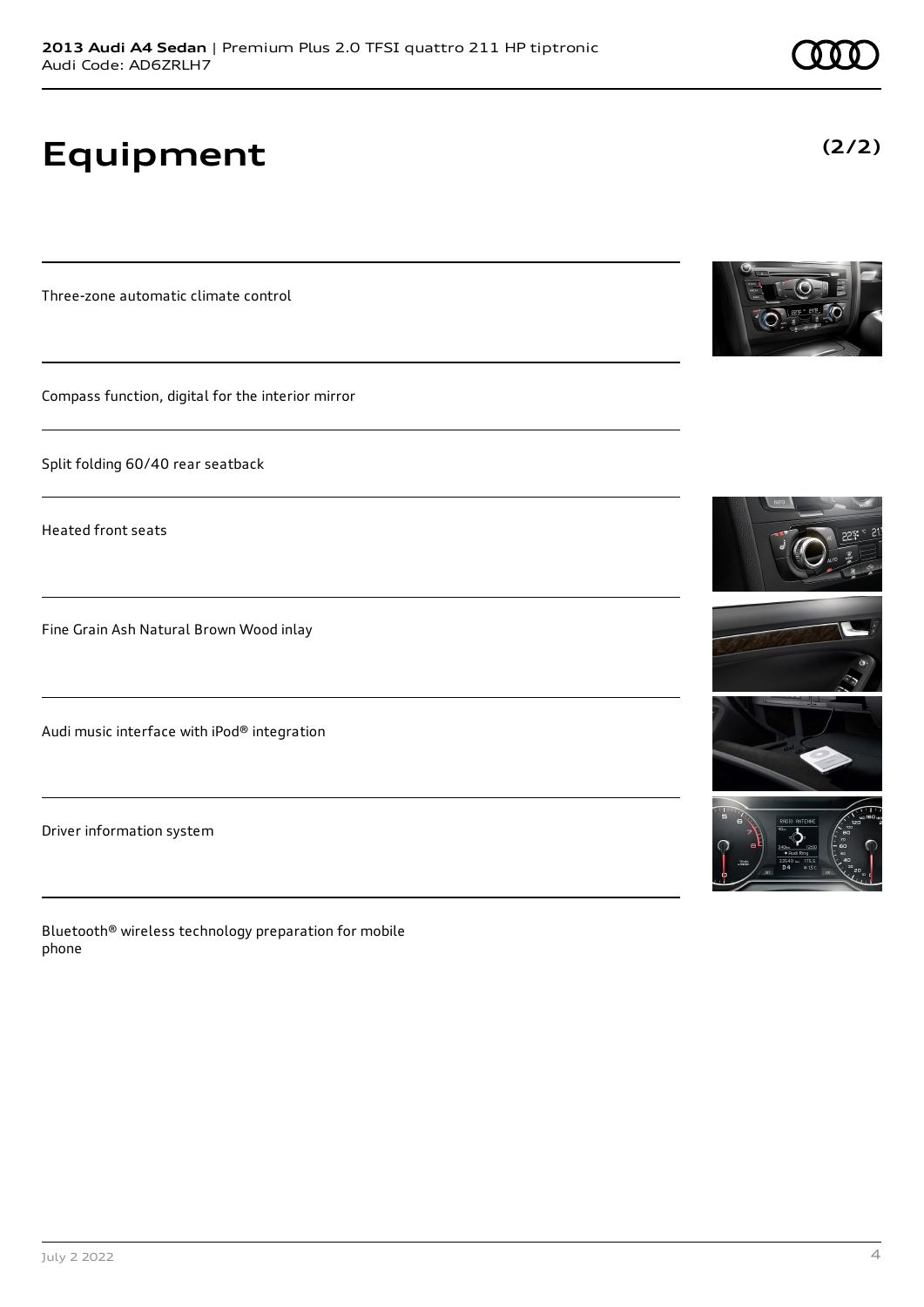# **Standard features**

## **Safety and Security**

| 8T1             | Cruise control with coast, resume and<br>accelerate features                                                 |
|-----------------|--------------------------------------------------------------------------------------------------------------|
| 7K6             | Tire-pressure monitoring system                                                                              |
| 4X3             | Front passenger occupant detection-for<br>airbags                                                            |
| 8N <sub>6</sub> | Light / rain sensor                                                                                          |
| 3B7             | Child seat anchor according to Canadian<br>requirements and child seat system ISOFIX                         |
| 4UB             | Driver and front passenger dual-stage<br>airbags, thorax side airbags and Sideguard®<br>head curtain airbags |
| UH 1            | Electromechanical parking brake                                                                              |

### **Infotainment and Driver Assistance**

| 9VD. | Audi concert radio with ten speakers and<br>single CD player with MP3 playback capability |
|------|-------------------------------------------------------------------------------------------|
| 8UO  | Audi music interface with iPod® integration                                               |

### **Exterior**

| 1S1 | Car jack           |
|-----|--------------------|
| 1BA | Dynamic suspension |

### **Interior**

| QE1 | Storage package                                      |
|-----|------------------------------------------------------|
| 3FE | Sunroof                                              |
| 6N) | Headlining, cloth                                    |
| QQ1 | Lighting package                                     |
| 2ZQ | Four-spoke multifunction steering wheel              |
| 6E3 | Front centre armrest                                 |
| 5XF | Dual front sun visors with lighted vanity<br>mirrors |
| N1F | leather seating surfaces                             |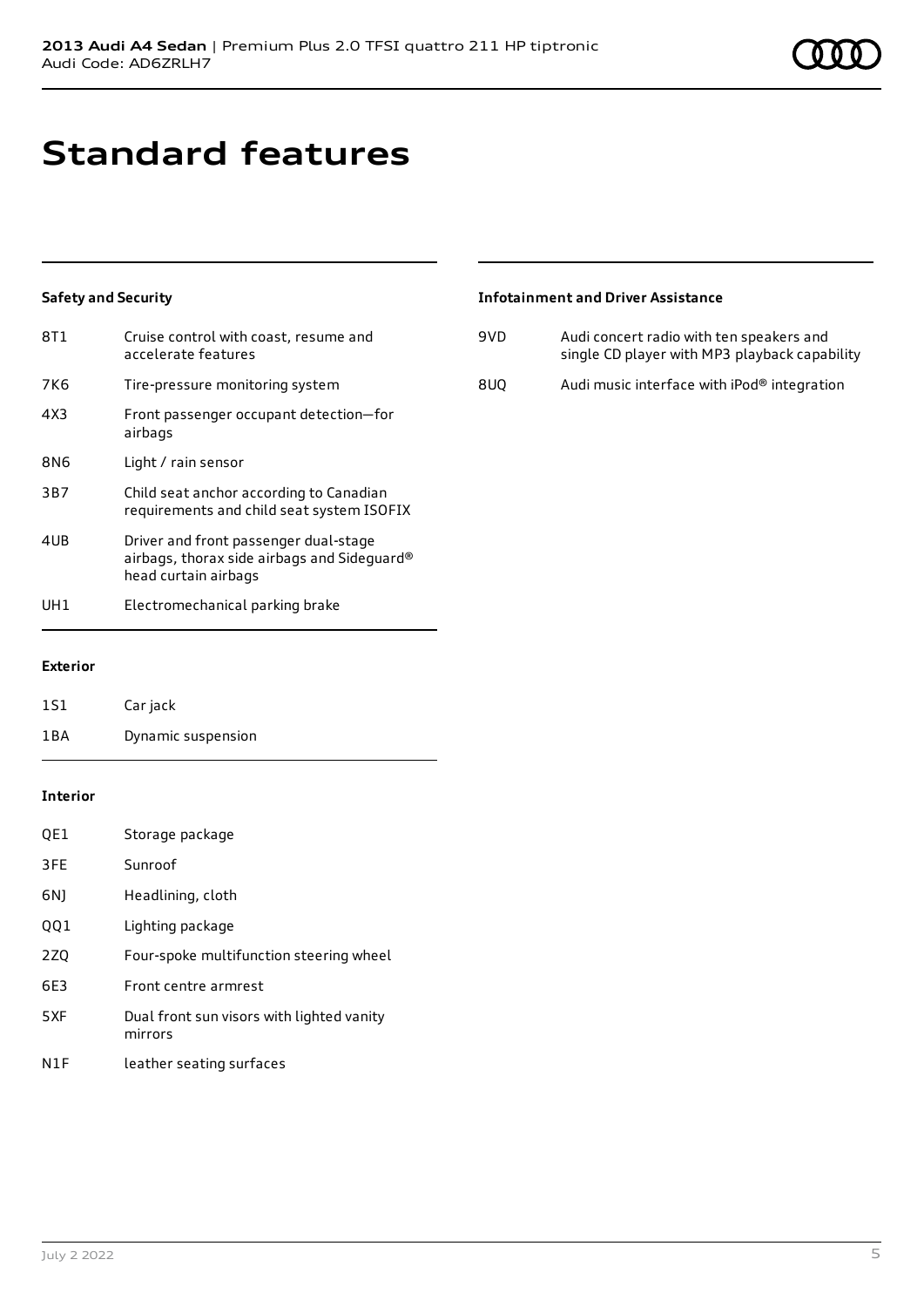# **Dealer remarks**

2013 Audi A4 2.0T Premium Plus quattro, Located at Audi of Wichita. Original MSRP \$35,495. Moonlight Blue Metallic, leather interior. This 1-owner A4 is equipped with Cruise control, Brake assist, Navigation with rearview camera, Heated front seats, Bluetooth, and SiriusXM Radio (subscription required). For more information, please visit the AutoiPacket link below.

KS Test Drive Deliveryâ€" All Walser Auto Campus dealerships located in Wichita KS offer a FREE new or used vehicle test drive delivery option for customers located in the greater Wichita metropolitan area and beyond. Test drive delivery based on schedule availability and distance. Some exclusions apply. Message dealer for details. KS Purchase Delivery â€" All Walser Auto Campus dealerships located in Wichita KS offer a FREE new or used vehicle home delivery option for customers located up to 120 miles of the selling dealership. Nationwide home delivery is available, please contact dealer for a personalized quote. Delivery availability may vary, some exclusions apply. Message dealer for details.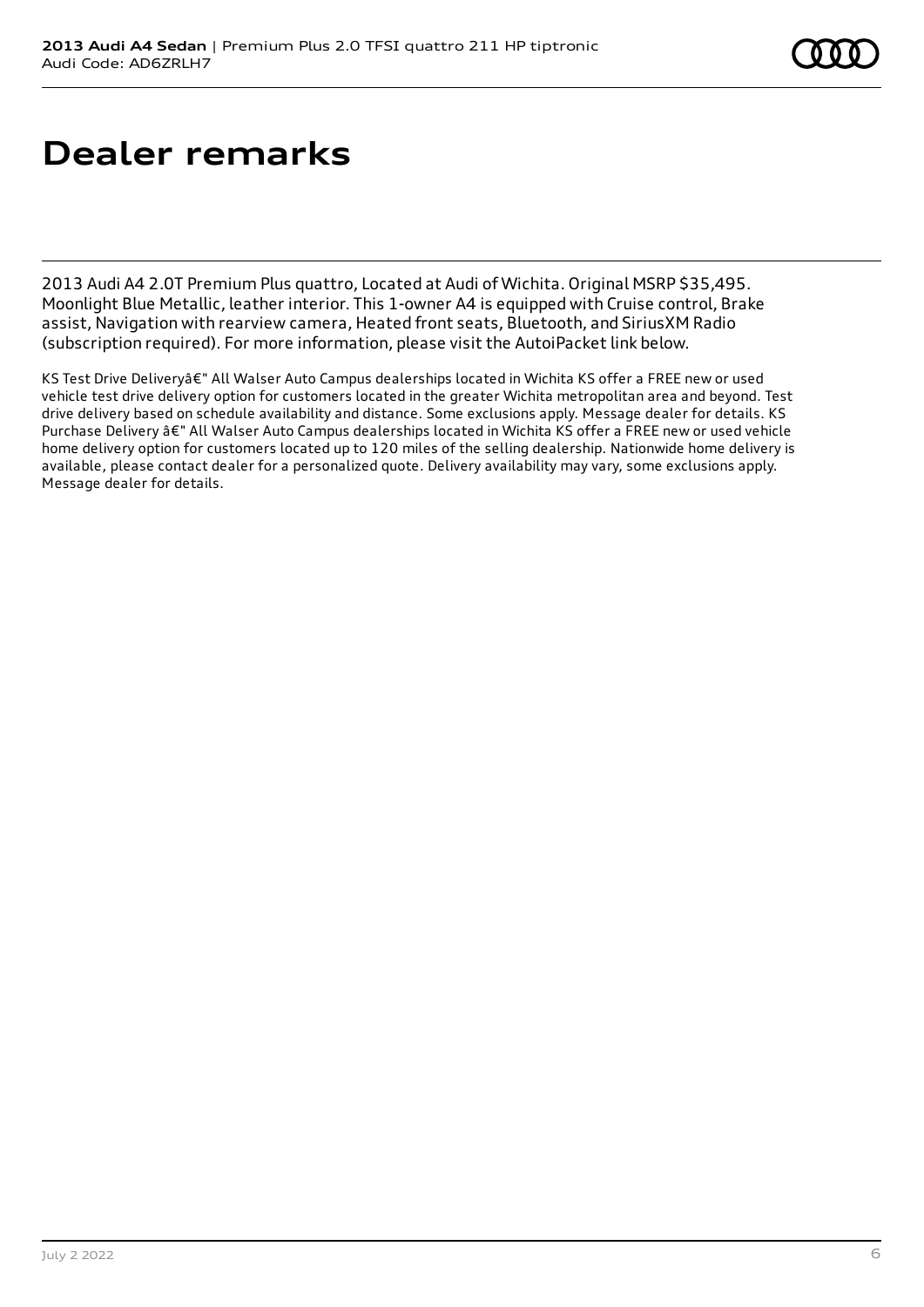## **Technical Specifications**

**(1/2)**

### **Engineering | Performance**

| Engine type                                 | Four-cylinder                                 |
|---------------------------------------------|-----------------------------------------------|
| Acceleration (0 - 60<br>mph)                | 6.3 seconds seconds                           |
| Max. output                                 | $({1})/{2}$ HP                                |
| Engine block                                | Cast iron                                     |
| Induction/fuel injection Turbocharged/TFSI® |                                               |
| Cylinder head                               | Aluminum-alloy                                |
| Max. output ps/hp                           | 211 @ 4,300 @ rpm                             |
| stroke                                      | Displacement/Bore and 1,984/82.5 x 92.8 cc/mm |
| Top track speed                             | 130 mph mph                                   |
| Torque                                      | /{1} lb-ft@rpm                                |
| Valvetrain                                  | 16-valve DOHC with valvelift<br>system        |

### **Electrical system**

| Alternator | 14 Volts - 150 amp |
|------------|--------------------|
| Battery    | 12 Volts - 80 amp  |

| Gear ratios: 8th         | 0.667   |
|--------------------------|---------|
| Gear ratios: 6th         | 1.000   |
| Gear ratios: Final Drive | 2.848   |
| Gear ratios: 7th         | 0.839   |
| Gear ratios: 4th         | 1.667   |
| Gear ratios: 5th         | 1.285   |
| Gear ratios: 2nd         | 3.143   |
| Gear ratios: 3rd         | 2.106   |
| Gear ratios: Reverse     | 3.317   |
| Gear ratios: 1st         | 4 7 1 4 |
|                          |         |

### **Steering**

**Driveline**

| Steering type                              | Electromechanical power steering<br>system |
|--------------------------------------------|--------------------------------------------|
| Turning diameter, curb- 37.7 ft<br>to-curb |                                            |
| Steering ratio                             | 15:9:1                                     |
|                                            |                                            |

### **Suspension**

| Front axle | Five-link front suspension       |
|------------|----------------------------------|
| Rear axle  | Trapezoidal-link rear suspension |

#### **Brake system**

| Front brakes | 12.6 (ventilated) in |
|--------------|----------------------|
| Rear brakes  | $11.8$ (solid) in    |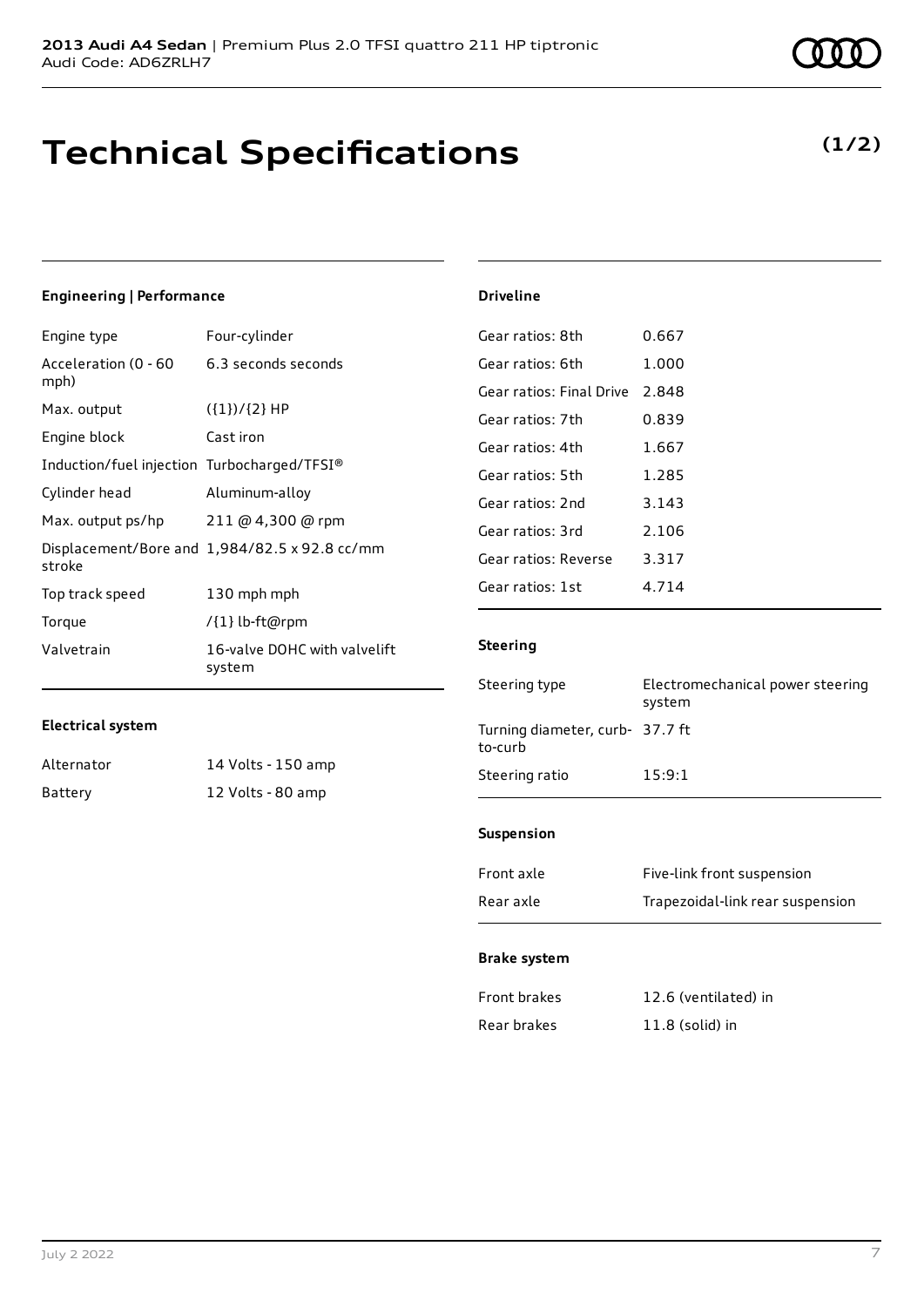## **Technical Specifications**

#### **Body**

## Material Fully galvanized steel unibody with multistep anti-corrosion protection

### **Warranty | Maintenance**

| Warranty    | 4-Year/50,000 mile new vehicle<br>limited warranty                                       |
|-------------|------------------------------------------------------------------------------------------|
| Maintenance | 12-Month/5,000 mile (whichever<br>occurs first) NO CHARGE first<br>scheduled maintenance |

#### **Exterior Measurements**

| Height                           | 56.2 in   |
|----------------------------------|-----------|
| Overall width without<br>mirrors | 71.9 in   |
| Length                           | 185.1 in  |
| Wheelbase                        | 110.6 in  |
| Drag coefficient                 | .31 Cw    |
| Overall width with<br>mirrors    | $80.3$ in |
| Track rear                       | $61.1$ in |
| <b>Track front</b>               | 61.6 in   |
| Curb weight                      | 3.692 lb  |

#### **Interior measurements**

| Seating capacity                          | 5                    |
|-------------------------------------------|----------------------|
| Shoulder room, rear                       | 54.3 in              |
| Head room with front<br>sunroof           | 40.0 in              |
| Leg room, rear                            | 35.2 in              |
| Shoulder room, front                      | 55.5 in              |
| Head room with rear<br>sunroof            | 37.5 in              |
| Head room, rear                           | 37.5 in              |
| Leg room, front                           | 41.3 in              |
| Head room, front                          | 38.6 in              |
| Cargo volume, rear<br>seatbacks up/folded | 12.4/34 cu ft, cu ft |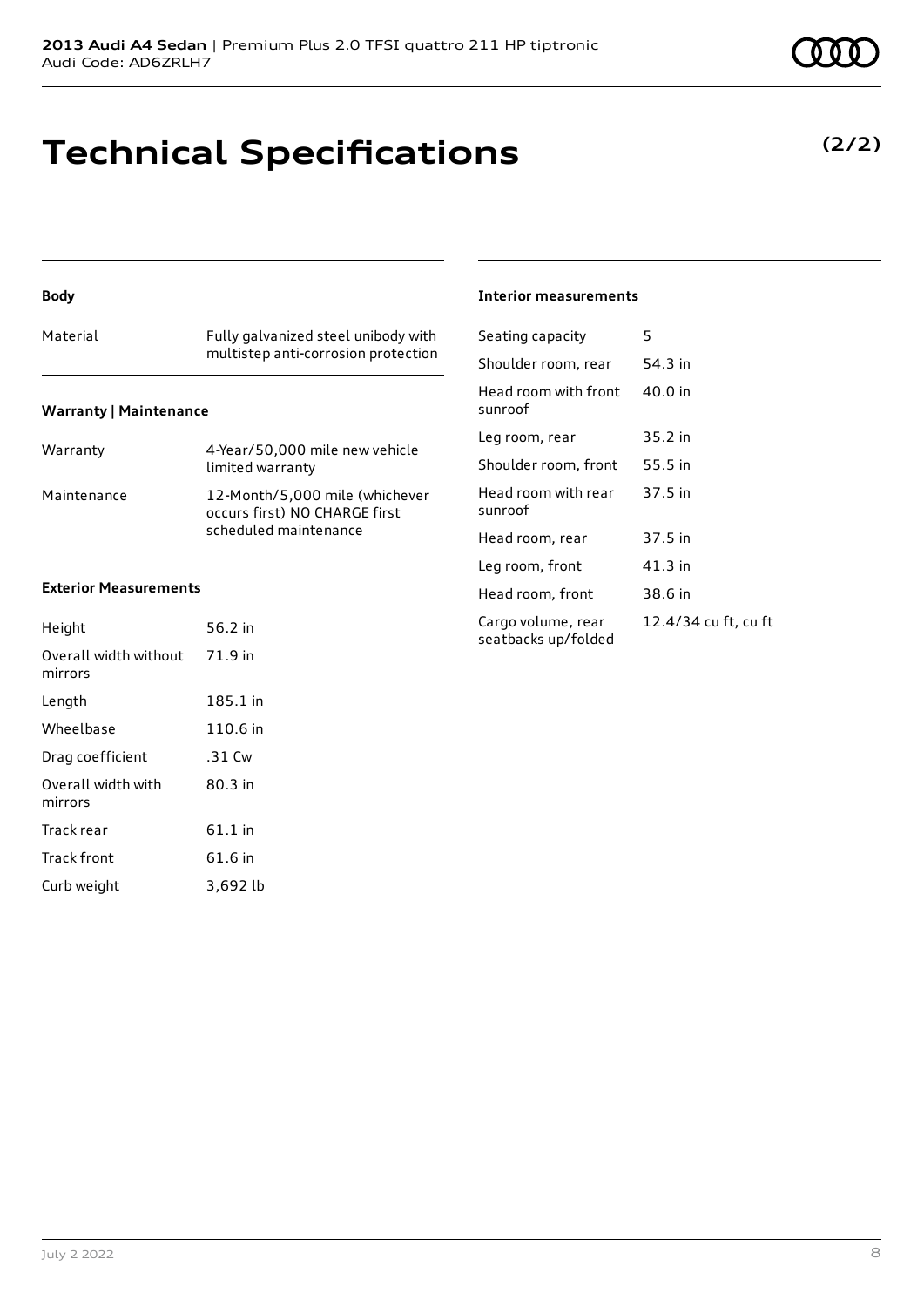## **Consumption- and emission**

#### **Consumption by NEDC**

| urban       | 20 mpg |
|-------------|--------|
| extra-urban | 29 mpg |
| combined    | 24 mpg |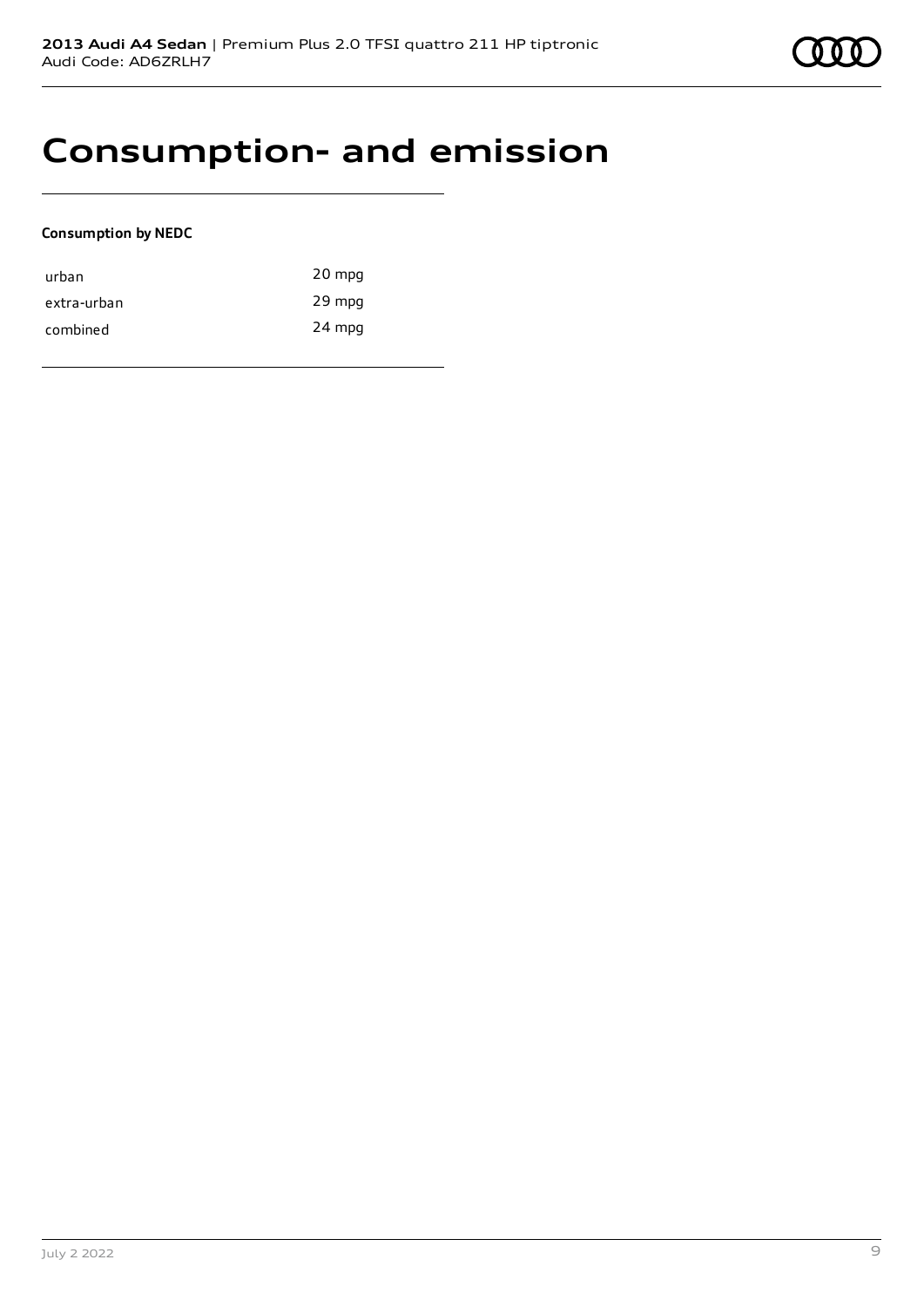

## **Contact**

Dealer **Audi Wichita**

1575 N Greenwich Rd 67206 Wichita KS

Phone: 3167198700 FAX: 3166877218

www: [https://www.audiwichita.com](https://www.audiwichita.com/)